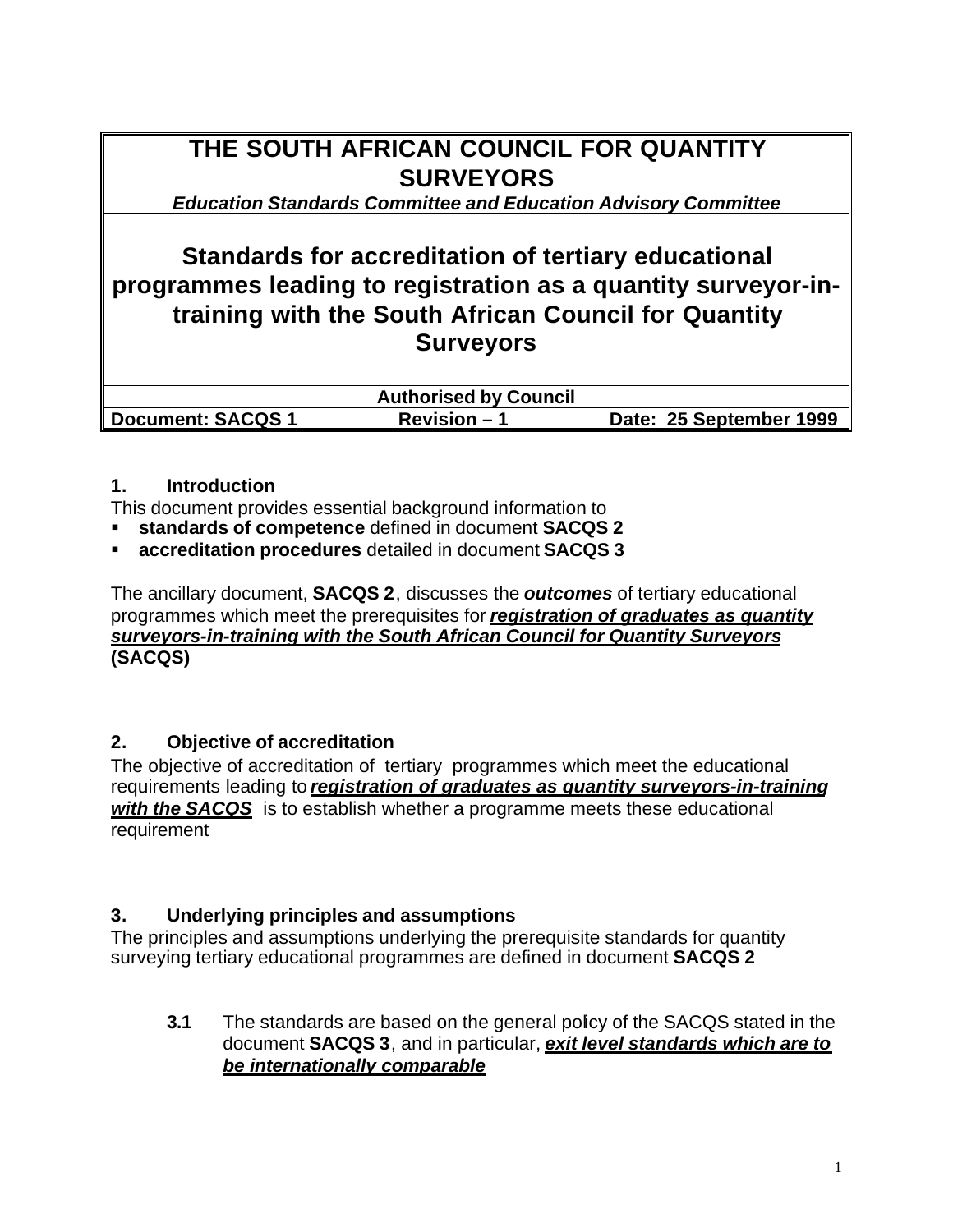Procedures for accrediting tertiary educational programmes against those standards are to be according to *best-of-the-world practice, transparent and fair*

- **3.2** The standards reflect state-of-the-art development in the design of tertiary educational programmes
- **3.3** A quantity surveying programme must have a coherent / integrated core of
	- Analysis and problem-solving
	- Commerce and management
	- Communication
	- **EXECUTE:** Information Technology
	- **Interdisciplinary teamwork**
	- Law
	- Numeracy
	- Quantification
	- Research
	- **Exercise Fig. 5**

The foregoing core course structure provides a viable foundation for further studies and lifelong learning, affording a quantity surveying graduate the special competence that differentiates quantity surveyors from other professionals

The core *must* facilitate development in other traditional disciplines and / or in emerging fields allied to the global economy

- **3.4** The SACQS encourages diversity and innovation amongst individual quantity surveying tertiary educational programmes. Individual institutions are free to determine how the competence of students is assessed and how students attain prescribed outcomes
- **3.5** During accreditation visits by the Council, individual institutions will be required to account for their approaches, teaching- and assessment methods